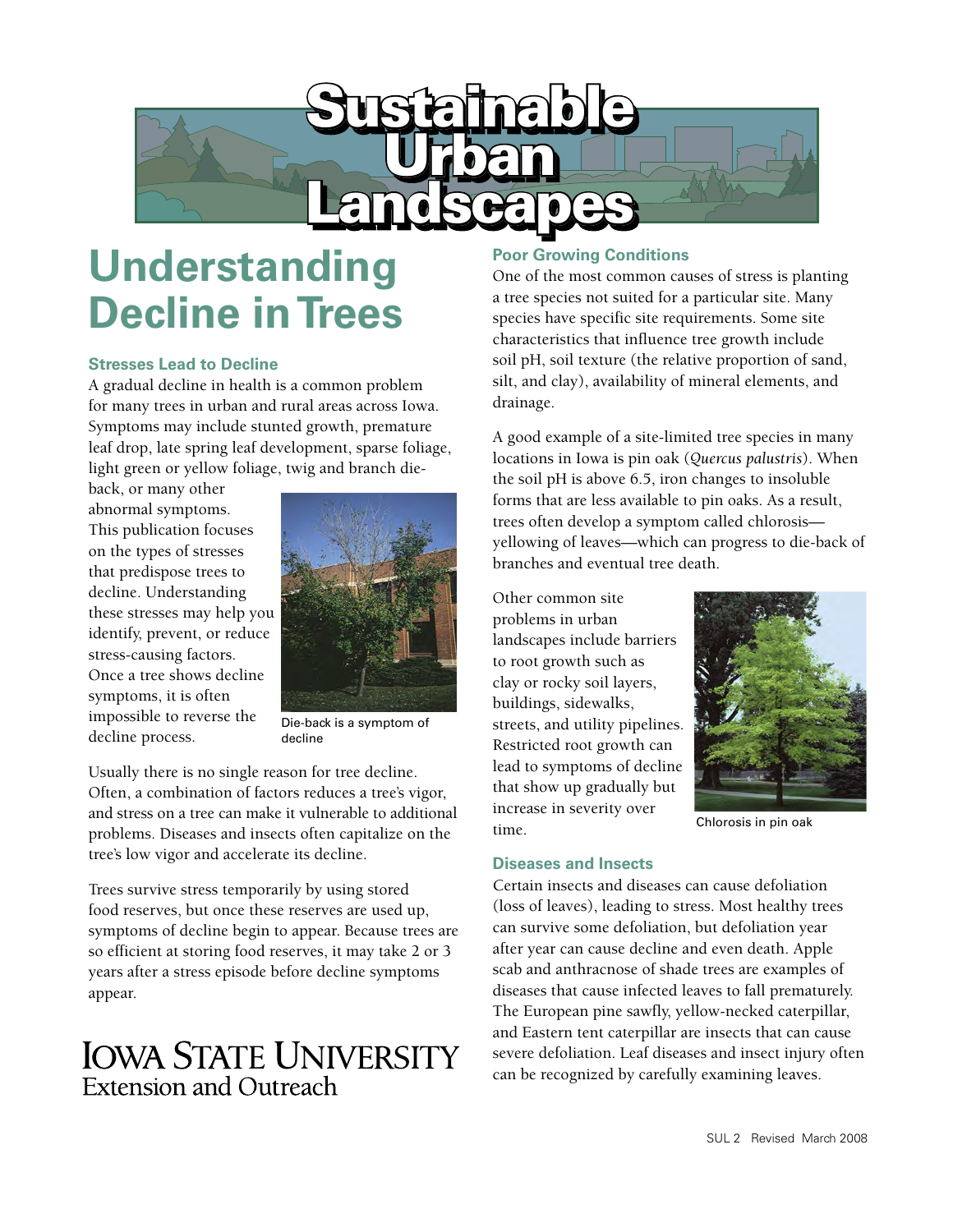# **Low Temperatures Can Contribute to Tree Stress in Several Ways**

**Winter Desiccation**—Drying winds and low temperatures during winter months cause desiccation, especially in conifers. Drying winds increase the loss of moisture from needles. Because the ground is frozen, the lost moisture cannot be adequately replaced, and the needles turn brown. This browning usually occurs on the south facing portion of the plant.

**Freeze Damage**—Extended periods of very low temperatures or abrupt fluctuations in temperature can damage or kill plant tissue. The most common type of freeze damage occurs in the early fall or spring when the tree is not dormant.

**Sunscald**—Sunscald injury results in an area of killed

bark on the trunks of thinbarked trees. It usually occurs on the south or southwest side of the tree. Although the exact mechanism of injury is not fully understood, low temperatures are involved. Either living bark tissues suffer lethal dehydration after exposure to bright winter sunlight, or tissues are killed due to rapid temperature changes at sundown. The dead bark and underlying tissues may be invaded by canker-causing pathogens, wood-rotting fungi, or woodboring insects.



Sunscald injury often occurs on the south or southwest side of the tree

# **Chemical Injury**

Pollutants and chemicals such as herbicides, insecticides, fungicides, and road de-icing salts can cause stress in trees.

Herbicides (such as plant growth-regulator types used to maintain weed-free lawns) are often volatile, and can drift onto non-targeted ornamentals causing defoliation and even death of foliage.

Improper use of insecticides and fungicides also can harm trees. Read the label of the chemical being used to learn proper application rates, to make sure the plant and pest being treated are listed, and if it can be used safely around trees and other plants.

De-icing salts used on sidewalks and roads to melt snow and ice can be toxic to trees. Certain species (such as white pine and crabapple) are sensitive to high salt levels in the soil and can show symptoms of leaf scorch or needle browning.

#### **Construction and Mechanical Injury**

Construction of buildings, patios, garages, driveways, sidewalks, and roads often compromises the growing environment of nearby trees. The majority of a tree's water- and mineral-absorbing roots are located in the top 6 to 18 inches of soil and often extend well beyond the edge of the tree canopy (drip line).

One common practice during construction is changing the grade by removing or adding soil around existing trees. Removing soil can disturb and injure many of the tree's roots. Also, the practice of trenching often severs major portions of the tree's root system. Adding soil can reduce the



Trenching severs tree roots

movement of oxygen to tree roots, causing them to die. Soil compaction by heavy equipment and foot traffic also can reduce the supply of oxygen to the root system.



Adding soil reduces available oxygen to tree roots, causing them to die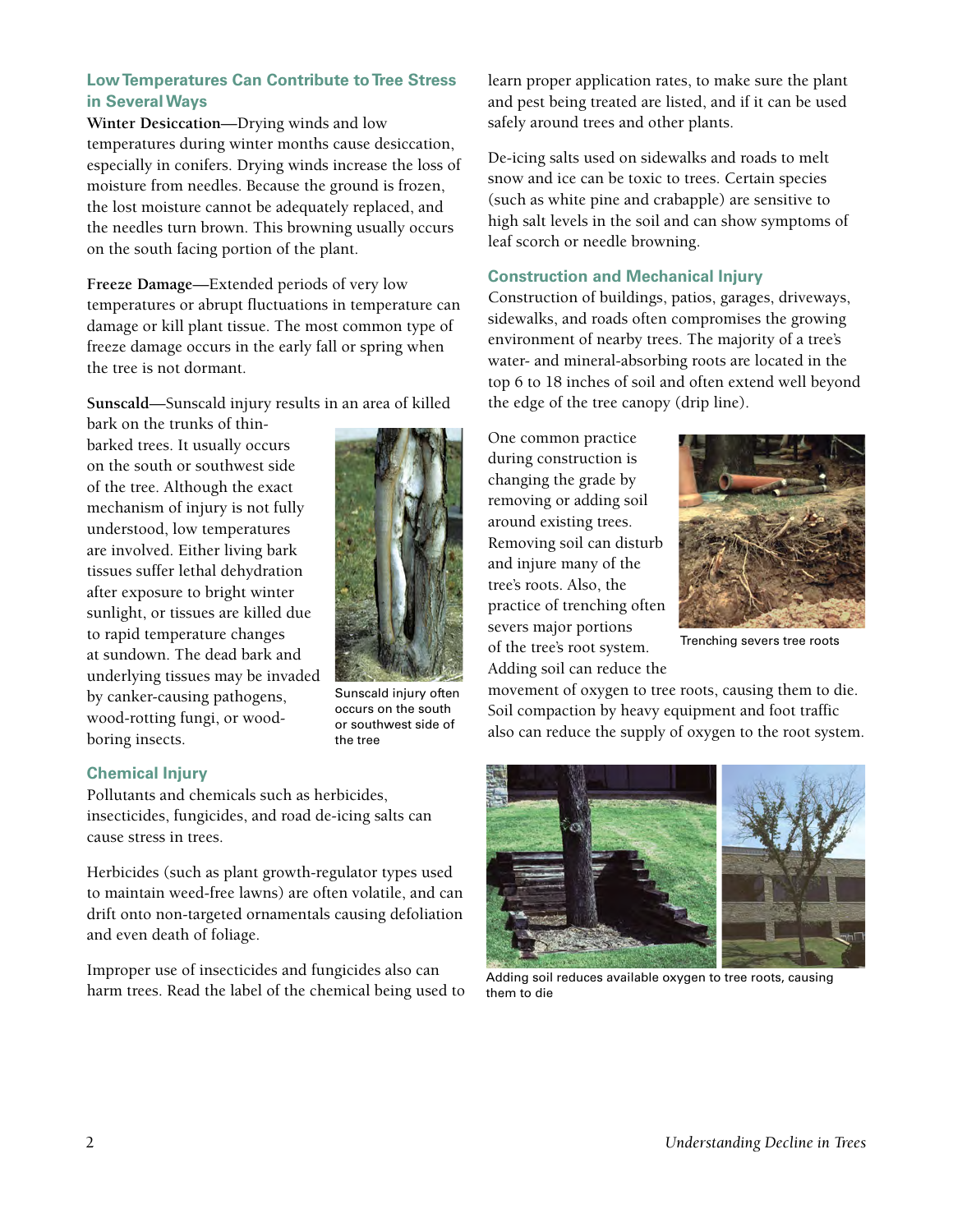Mechanical damage to the trunk of the tree caused by construction activities, mowers, and weed whippers can strip off bark and damage vascular tissue, reducing nutrient and water movement in the tree. Open wounds created by these injuries can serve as entryways for insects and disease organisms (decay-causing fungi).

## **Flooding and Overwatering**

Saturated soils caused by flooding or overwatering often damage or kill trees. In saturated soils, water replaces air spaces in the soil, reducing oxygen levels and causing root suffocation. The degree of damage resulting from flooding depends on the time of year, flooding duration and water level, tree species, age, vigor, amount of sediment deposited, runoff chemicals in the water, the speed of the flood waters, and the drainage rate of the soil.

Trees usually are more susceptible to flooding during the growing season than during the dormant season. For more information, see Iowa State University Extension publication SUL 1, *Understanding the Effects of Flooding on Trees*.

Overwatering trees by not allowing some drying time between waterings also can keep the soil saturated, reduce oxygen levels, and cause flood-like injury to root systems.

## **Drought**

Trees need water to grow and survive. Water is a major constituent of trees, accounting for 50 percent of their fresh weight. Water also is important as a solvent. Mineral elements, sugars, and many other important substances are dissolved in water and transported around inside the tree. When tissues lack sufficient water, growth stops and tissues wilt. Therefore, when water is not readily available, trees cannot function normally and eventually will die. Like other stresses, drought stress weakens trees, making them susceptible to attack by disease-causing pathogens and insects.

Planting drought-tolerant landscape plants is the most effective way to reduce the direct and indirect effects of drought. Also consider supplemental irrigation during extended dry periods, mulching, and careful siting of plants.

# **Other Stress Agents**

**Tree Topping**—Removing major portions of a tree to reduce the height is a common and unneeded practice. This practice is detrimental to trees, and promotes weak growth that is susceptible to wind

and ice damage. It also creates sites for insects and decay-causing pathogens. For pruning guidelines, see Iowa State University Extension publication SUL 7, *Topping-Tree Care or Tree Abuse?* and SUL 5, *Pruning Trees: Shade, Flowering and Conifer*.



Tree topping promotes weak growth

**Girdling Roots**—As the root system grows, it sometimes wraps around the base of the tree and begins to girdle or encircle the trunk at or slightly below the soil surface. Girdling gradually restricts water and food movement in the tree, causing a reduction in vigor. Girdling roots can occur on many species. Removing a girdling root on younger trees often can help, but older trees already in decline may not recover. Removing large roots also can damage the

structural strength of older trees. Remove girdling roots before planting, and contact a tree care professional or nursery specialist before removing any large girdling roots on established trees.



Girdling roots reduce tree vigor

**Improper Handling and Planting**—Root systems can be seriously damaged if a tree is dropped or receives rough handling before planting. When a tree is purchased from a nursery, the root ball and portions of the trunk often are wrapped with twine or wire. If this material is not removed at planting, it can stress and kill the tree by restricting growth.